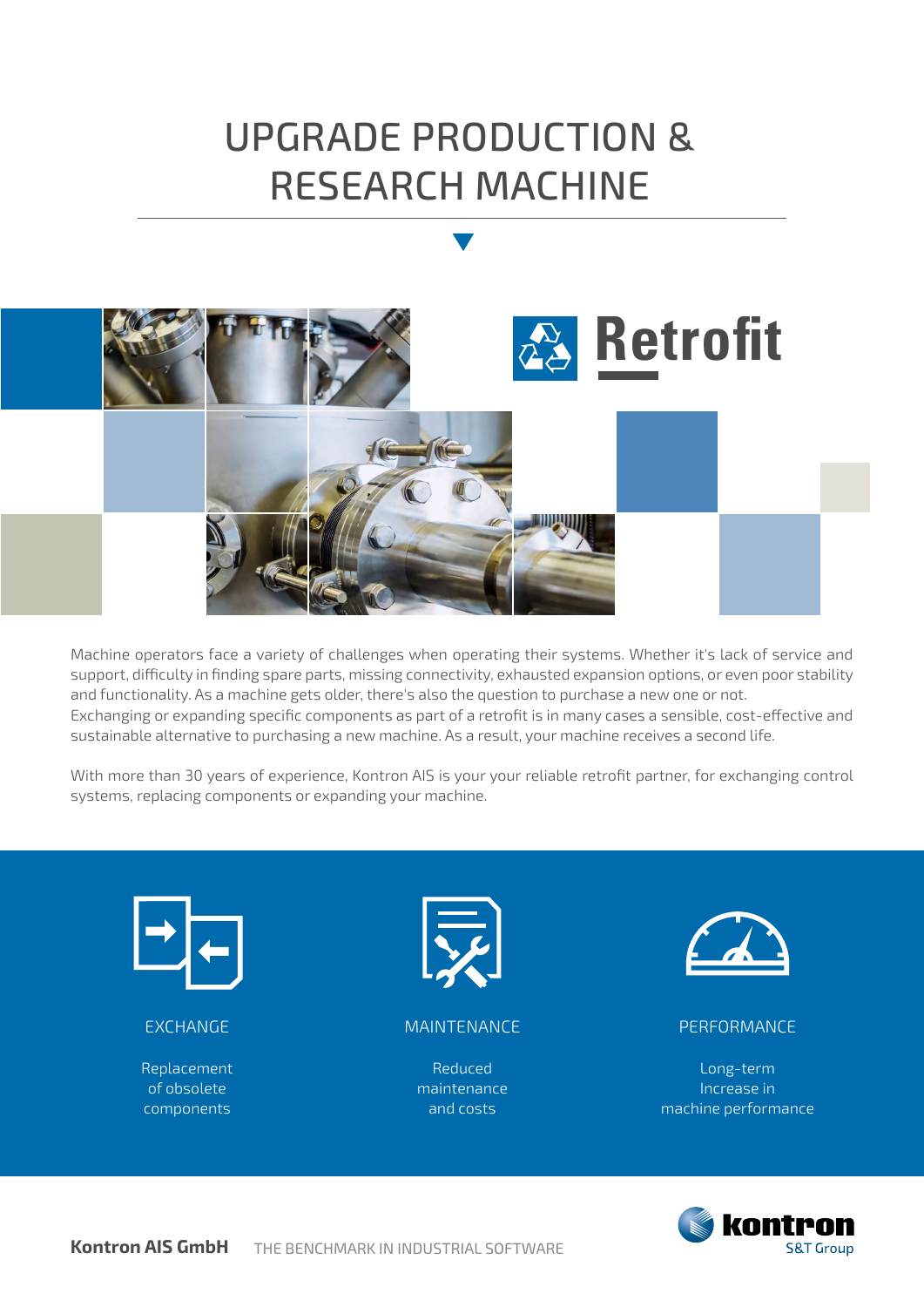### FLEXIBLE STAGE CONCEPT FOR MACHINE RETROFITS



### CONTROL SYSTEMS & RETROFITS ALREADY IMPLEMENTED

There are more than 7,500 installations worldwide that are equipped with Kontron AIS control systems. These include CVD and PVD systems such as classic vapor deposition systems, electron beam coating systems, sputtering systems, systems for plasma-enhanced technologies (PECVD), ion beam etching and ion beam processing systems, epitaxy systems (MOCVD) as well as wet chemical and special systems.

Our extensive experience is the reason why we can deliver optimal retrofit solutions.

We have already successfully renewed the following coating systems (excerpt):

BAK 640; BAK 642; BAK 760; BAK 1200; A 700; A 1100; A 1400; Z 550; Z 590; Z 600; Z 650; Z 660; Z 700; ZH 620 Vanguard/Emerald; Z 1200; ZV 6000; HZS 02; Perkin Elmer 4400; MRC 903

In addition, Kontron AIS implements retrofit solutions for other system types and technologies.

#### YOUR ADVANTAGES

- $\triangleright$  Save costs compared to new purchase
- $\triangleright$  Stable machine operation instead of recurring malfunctions and repairs
- $\blacktriangleright$  Reduce production costs by improving performance parameters
- $\blacktriangleright$  Reduce maintenance costs
- $\blacktriangleright$  Long-term spare parts availability due to standardized components
- $\triangleright$  Complete independence from machine supplier due to open control system platform
- $\blacktriangleright$  Guaranteed investment protection due to software and hardware expandability
- $\blacktriangleright$  Quality assurance with extensive reporting and intelligent system monitoring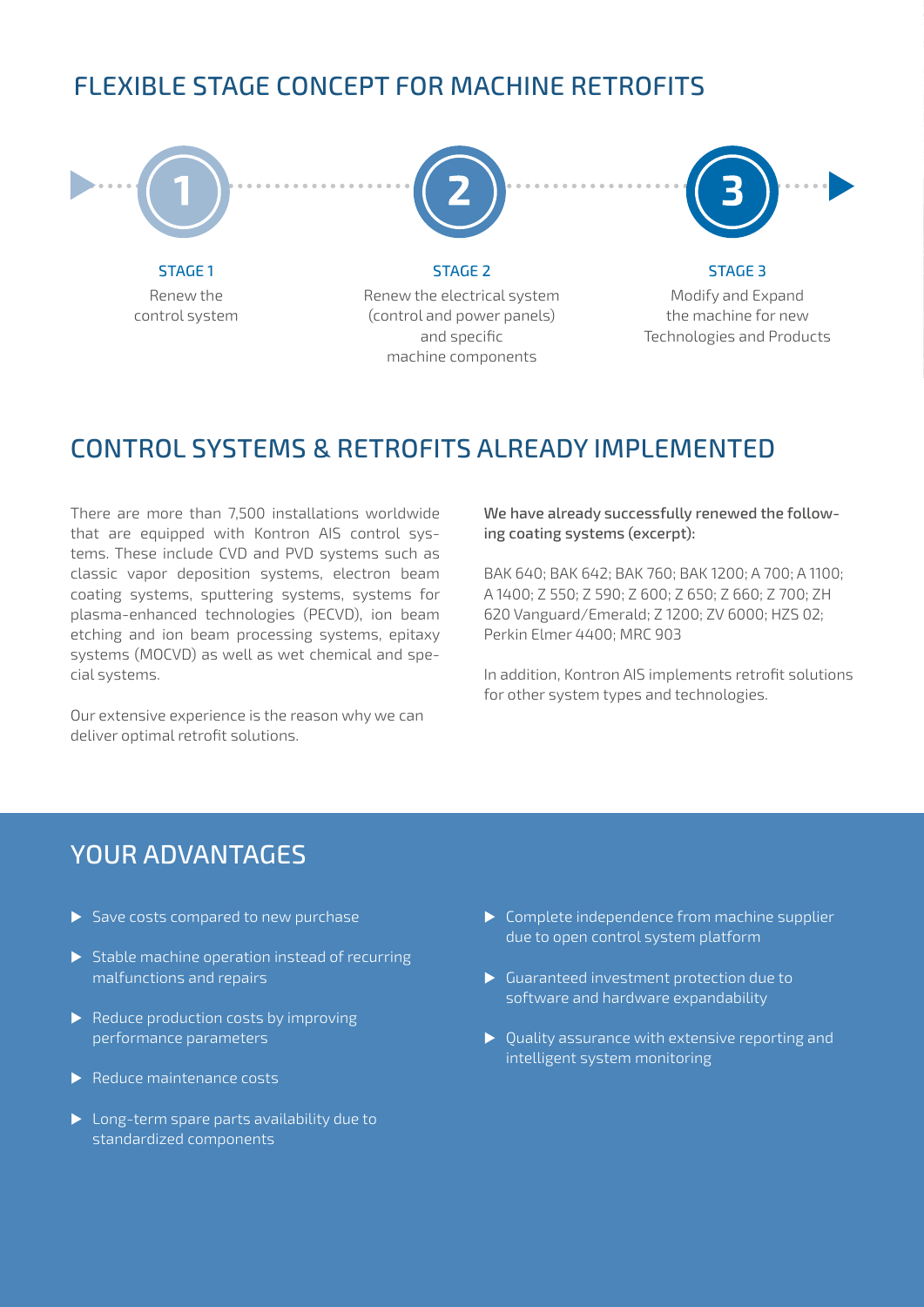

## OUR SERVICE FOR YOU

- $\blacktriangleright$  Choosing the appropriate control system for reliable machine operation and optimal process control
- $\blacktriangleright$  Customer-specific software optimizations and expansions
- $\blacktriangleright$  Partial or complete renewal of electrical systems, CE-compliant and compliant to the current standards
- $\blacktriangleright$  Renewal of selected system components such as HF and DC power supplies, MFC, measurement technology, etc.
- $\blacktriangleright$  Modifications and extensions on the machine for new process technologies or modified production methods
- $\triangleright$  Comprehensive service and support: 24/7 hotline, remote diagnostics, on-site service, spare parts delivery

### LIVING DIGITIZATION

In addition to focusing on the individual machine, there are further aspects for machine operators in production and research with a view on integrating of machines into IT systems, the acquisition and evaluation of machine data and also the possibility of controlling several machines from several locations.

By implementing the latest Kontron AIS software products, we implement integration solutions to connect machines into an new IT landscape and create the basis for Industry 4.0 (IoT) and the digitalization of your production.

With the FabEagle® series, we also offer solutions for monitoring and controlling multiple factories.